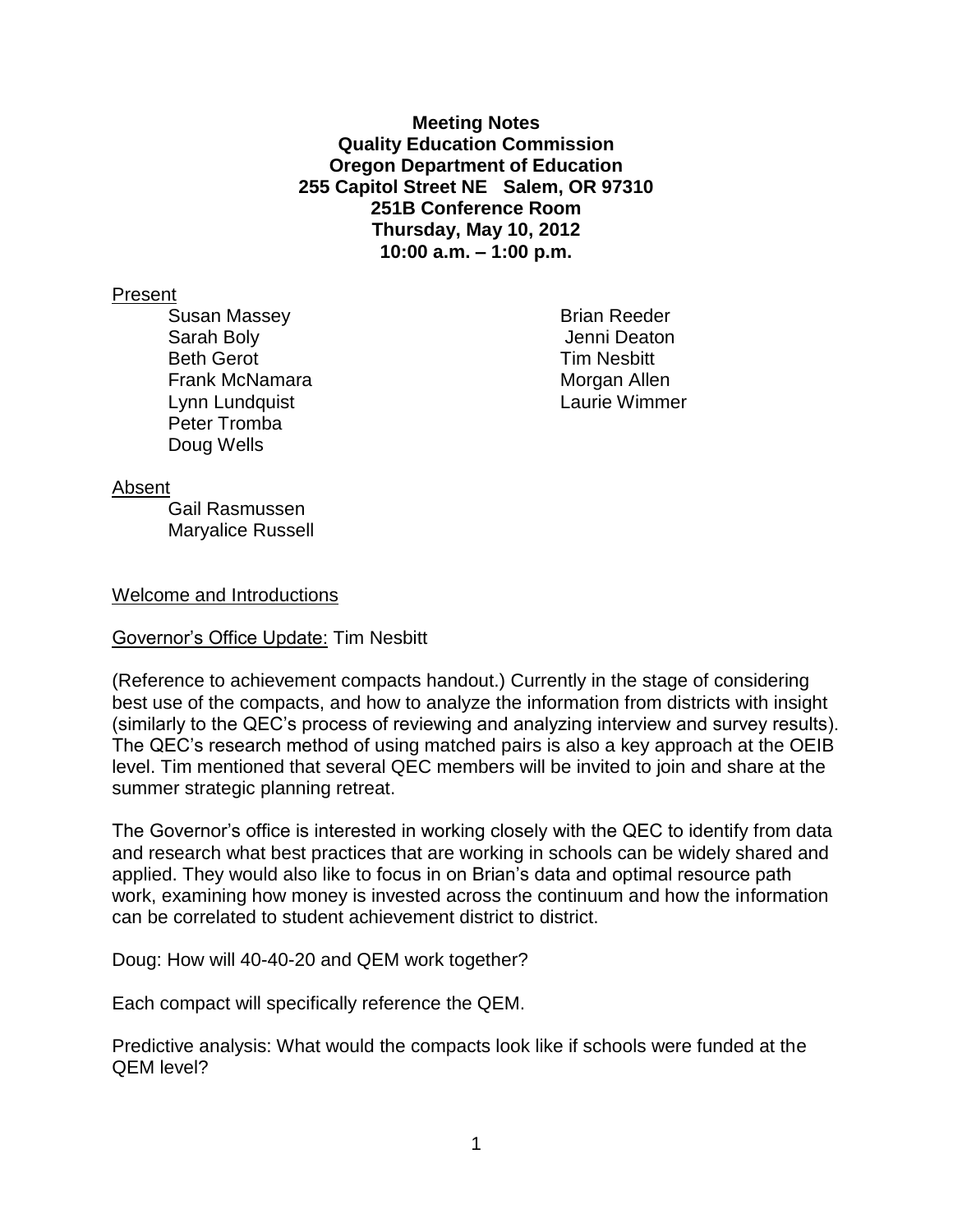Schools' priority if/when funding improves will be to first recover to levels as they were before the cuts.

Outcome-focused investment (concept of extra funds reserved for innovation or resultsbased) is one of six key strategies the OEIB is discussing and considering.

Would the funds be distributed through the formula?

Weighted funding: Should there be accountability measures in place to ensure that the money distributed for specific purposes/populations is used for the intended purpose? (ELL, etc)

Tight/Loose paradigm: Hold schools accountable for the results of those students

Resources- Function of funding and cost

- Applied to delivery
- Applied to student populations
- Applied to student achievement results

There is the assumption that if schools have aligned resources and similar demographics, the differences in student outcomes must be a result of education practice.

- Important to challenge such assumptions; student results can be affected by factors not apparent in funding streams.
	- o Community involvement
	- o Social programs
	- o New or experienced teachers
	- o Student populations
	- o Culture

Holistic services for students; Community Care Organizations (CCOs)

• Regional levels: beyond classroom and school setting

If geographic boundaries differ, it can be very difficult to attain such regional services and cooperative efforts to do uniform work.

## Member Updates:

Beth: Dave Conley is working with Eugene; the school board met with him regarding a survey of teachers and students in the district. Survey results are showing that teachers thought they were providing a rigorous curriculum to students, but the overall student perspective is that the rigor is not high or challenging enough. Back to back visits were made to both the newest and neediest schools in the district, which was illuminating to the importance of facilities. "Learning about learning" allows teachers and principals to come into a school and talk about problems of practice, observing classrooms and interviewing students for insight. The debriefs are non-judging and reveal helpful information for improvement. Beth has been a regular attendee/observer of OEIB meetings.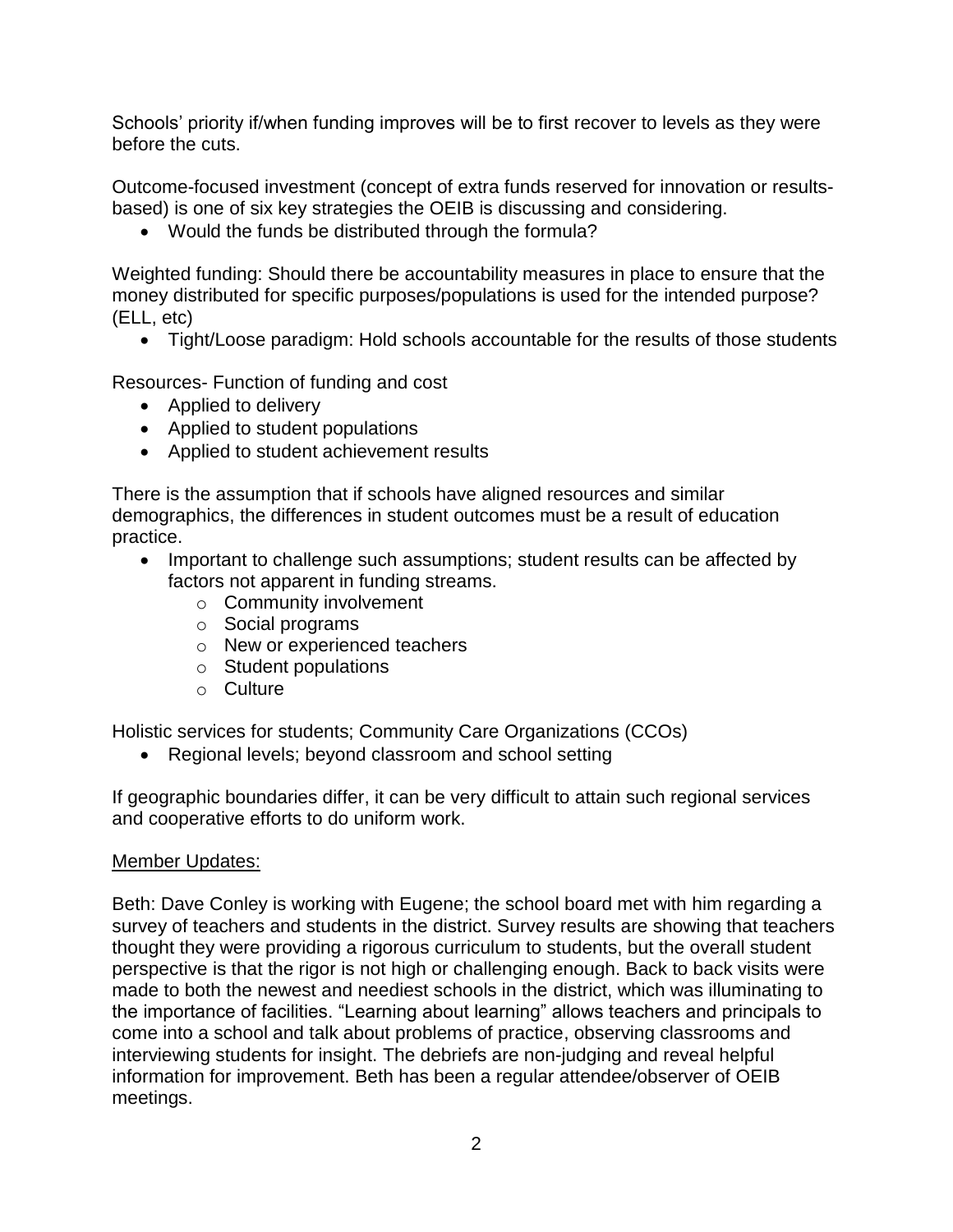OSBA printing: For a 54 page document, approximately \$3.64/copy, with donated labor.

Sarah: Attended a symposium/exhibition of INTEL work; a new level of best practices. Similar process to the LearnWorks/OEIB partnership, blurring boundaries between PK-20 levels.

Doug: QEC conversations so far have been what he hoped and anticipated they would be, with a focus on breaking down silos across the state.

Susan: The QEC's application was accepted for the COSA conference, but we are still awaiting details re: when to come, etc. COSA will cover the cost of registration for one presenter; otherwise, the cost per day is \$99. Brian is checking to see if the cost can be waived for additional QEC members presenting.

OSBA is currently accepting proposals for the November convention. Susan will submit a proposal regarding the new QEM; *Best Practices and Educational Investment: QEM 2012*. We are requesting a 75 minute timeslot.

Waiver Update: The USED requested additional information from Oregon, which was the first response that most states received following their initial submission to USED. ODE and the Governor's Office worked together on the revised document and it was submitted to the USED for review. The target goal is to have the waiver approved by the end of this school year.

### Best Practices Panel Update:

The plan is to follow the same QEM format as previous reports, carrying forward the key points in the mission and background sections, updating and adding information as necessary (highlight the direct reference to the QEC in the achievement compact statute).

Peter and Brian will work together on the document outline and distribute to the group.

Peter has reviewed and organized the interview reports, and has identified four key areas of focus:

- Professional learning communities
- Leadership
- Use of time and space
- Relationships

There were only 4 matched pairs with interviews from a high and low scoring school.

Interviewers could call and ask follow-up questions of school representatives if additional information is needed for the report analysis.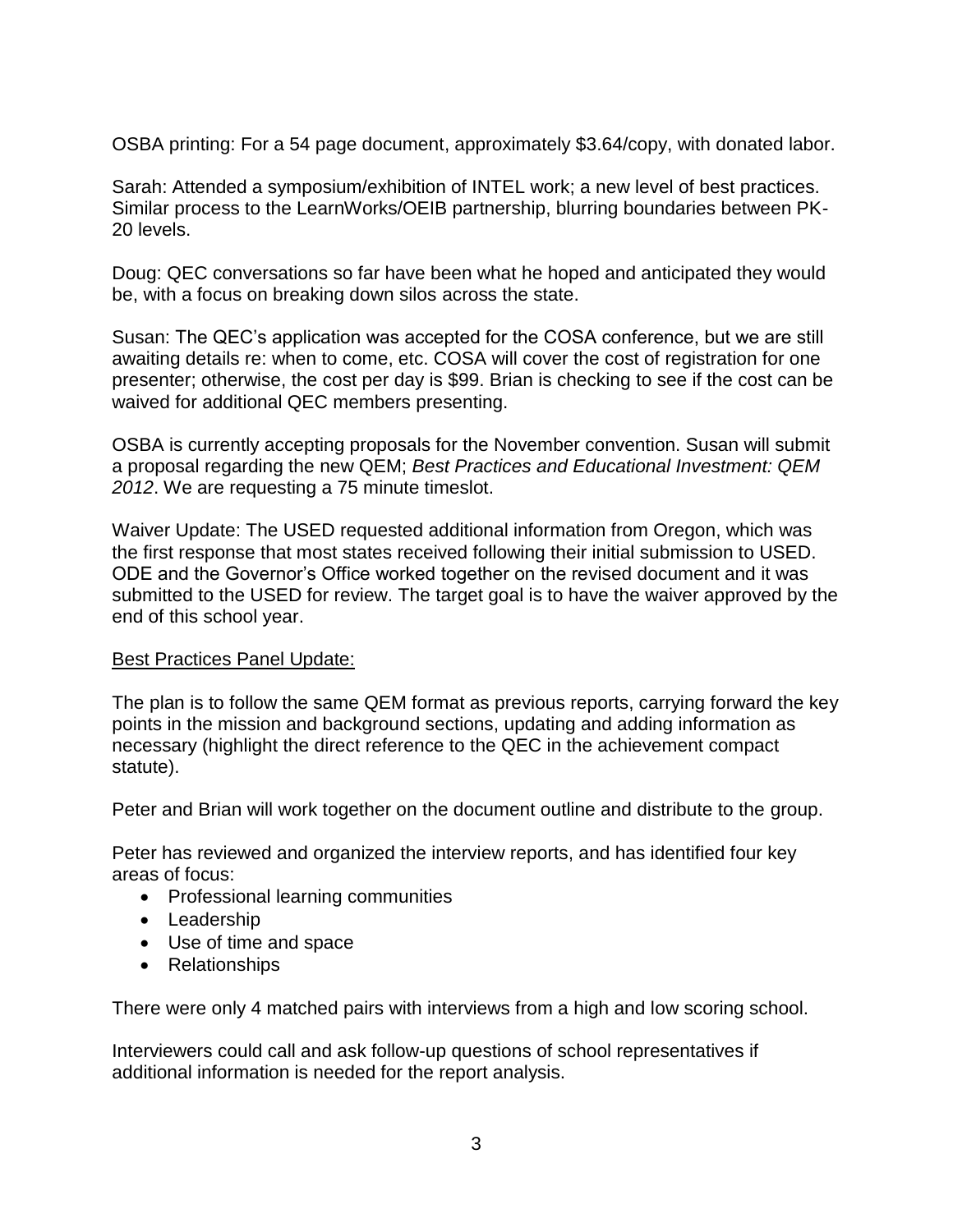Sarah will provide text for the survey section of the report. Sarah is meeting with some experts in the field regarding assistance in evaluating the survey results.

The analysis of survey 1 (distributed in December, 2011 regarding collaboration and formative assessment) is well underway. May include graphs and charts as supporting information in the appendix.

Analyze the results of survey 2 (same survey, designed for the matched pair schools) and compare and correlate to the state-wide results.

Frank: The school interviews included perspectives of the best teachers in the buildings.

 Would be interesting to know if all building teachers had the same overall perceptions as those that were interviewed.

# *Reminder to take all names (school and individual) out of the reports.*

Definition of formative assessment was provided on the survey, but not in the interviews.

 For consistency, should've inquired further into school's idea and definition of formative assessment to ensure that their responses align with the concept of formative assessment as outlined in the survey questions.

Sarah will share next steps for the survey analysis with QEC members.

Many thanks to OEA for their assistance in circulating the survey to teachers across the state.

## Model Restructure Update: Brian Reeder

Model looks at 2 key parameters:

- What is the impact from additional resources?
- How will it impact at the next and future stages?

Add more money at  $4<sup>th</sup>$  grade level  $\longrightarrow$  greater impact of higher performance.

- Has effect of shifting slope of curve at point of funding
	- o At what level are you best off for adding money?

Next Step: formally do math to project allocations

Provide broad information that asks the question: Are we dedicating the right amount of money to right target stage for optimal results?

• Serious look at using given money better

As additional funding becomes available, districts can reallocate to the areas they took money from.